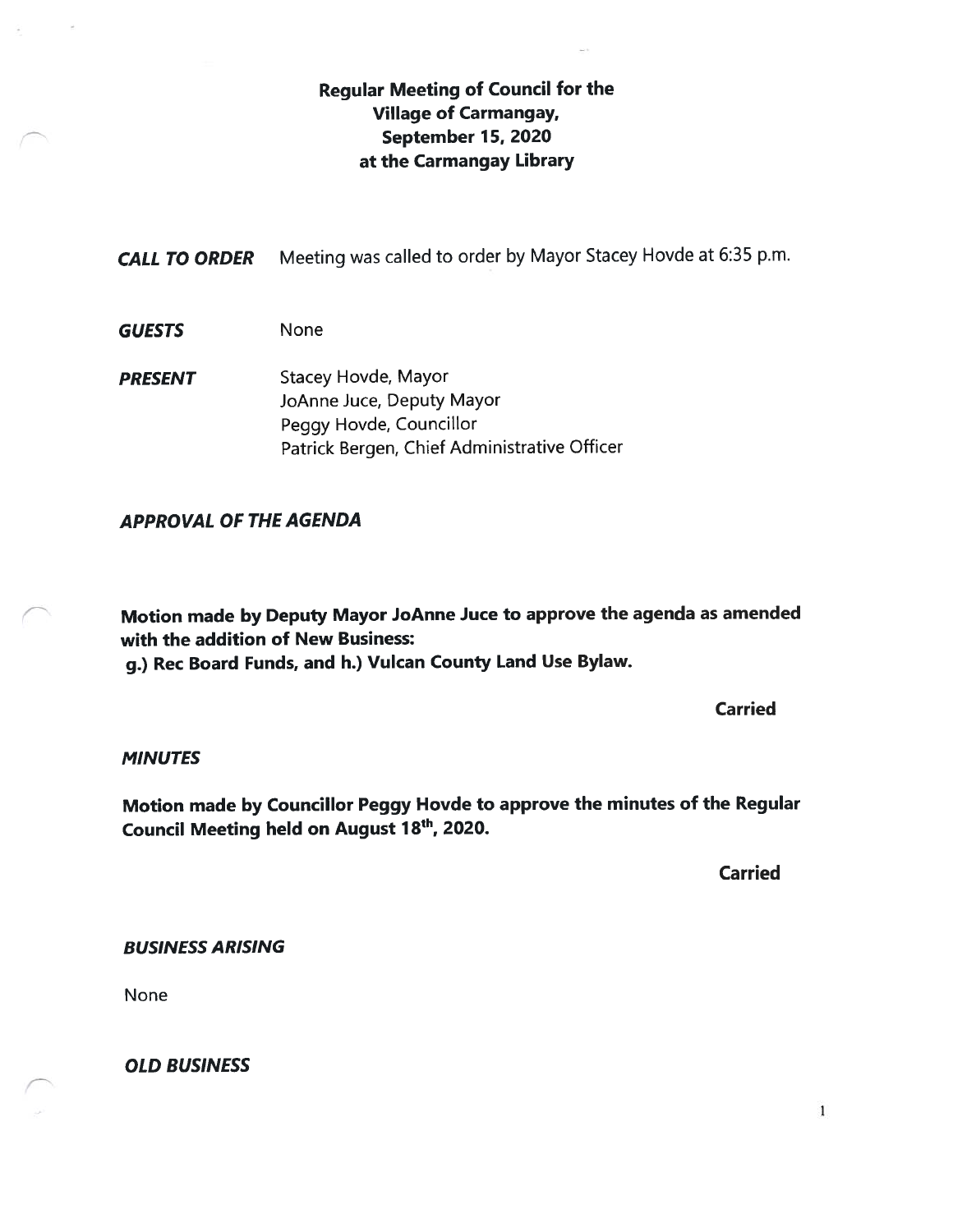None

#### PUBLIC WORKS and PROJECTS REPORT

The public works was presented as detailed in the agenda.

#### ADMINSTRATION REPORT

The Administration report was presented as detailed in the agenda.

# Motion made by Councillor Peggy Hovde to accept both reports as presented. Carried

**CORRESPONDENCE** 

None

#### FINANCIAL REPORTS

The Administration report was presented as detailed in the agenda.

Motion made by Mayor Stacey Hovde to accept the financial report.

Carried

#### NEW BUSINESS

a) Update on the COVID outbreak

Motion by Deputy Mayor Joanne Juce to accept the COVID outbreak update as information.

Carried.

b) Blade Move Progress CAO Bergen reviewed the Blade Move Progress with Council.

C) Solar Farm Progress

Motion by Mayor Stacey Hovde to accept the Solar Farm update as information. Carried.

d) Carmangay Cemetery Not Permitted Work Motion made by Councillor Peggy Hovde to advertise for members for a Cemetery committee advisory committee that will consult with Carmangay Council about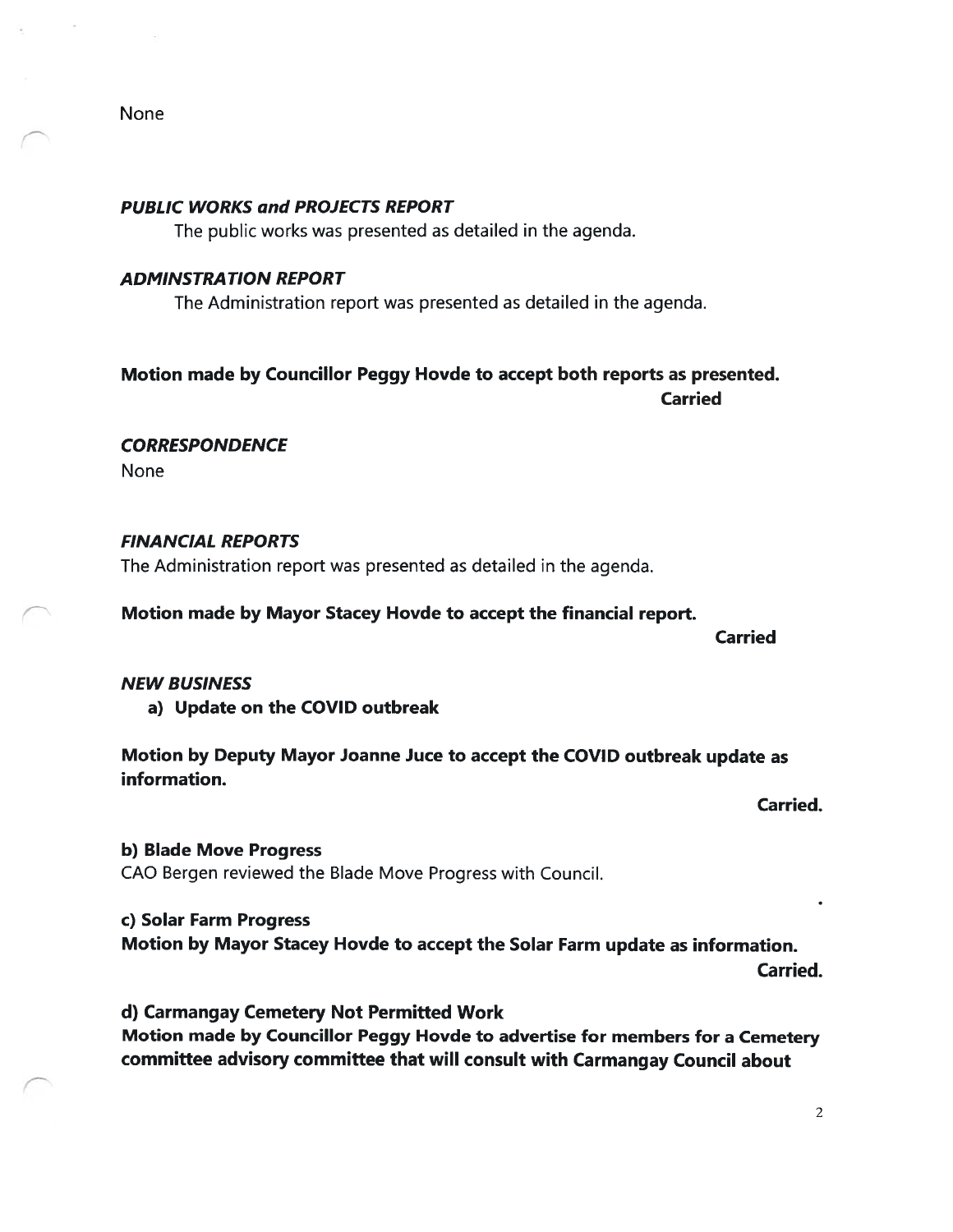permanen<sup>t</sup> and ongoing maintenance and work at the cemetery according to Bylaw 765.

e) Telus Tower Update

Motion made by Mayor Stacey Hovde to accep<sup>t</sup> the Telus Tower Update as information.

# f) Municipal Sustainability Program Grant

Motion made by Mayor Stacey Hovde to direct the CAO to apply for the Municipal Sustainability Program gran<sup>t</sup> in the amount of \$50,000.00 for future water infrastructure work.

g) Recreation Board Funds Council review the Vulcan County Rec Board funding.

#### h) Vulcan County Land Use Bylaw

Council discussed the Vulcan County Land Use Bylaw.

### REPORTS

a) ORRSC None.

b) MARQUIS None

c) VULCAN DISTRICT SOLID WASTE None

d) FCSS None

e) SOUTHGROW None

f) TWIN VALLEY REGIONAL WATER COMMISSION None

g) MAYORS AND REEVES OF SOUTHWEST ALBERTA None

h) HISTORICAL SOCIETY